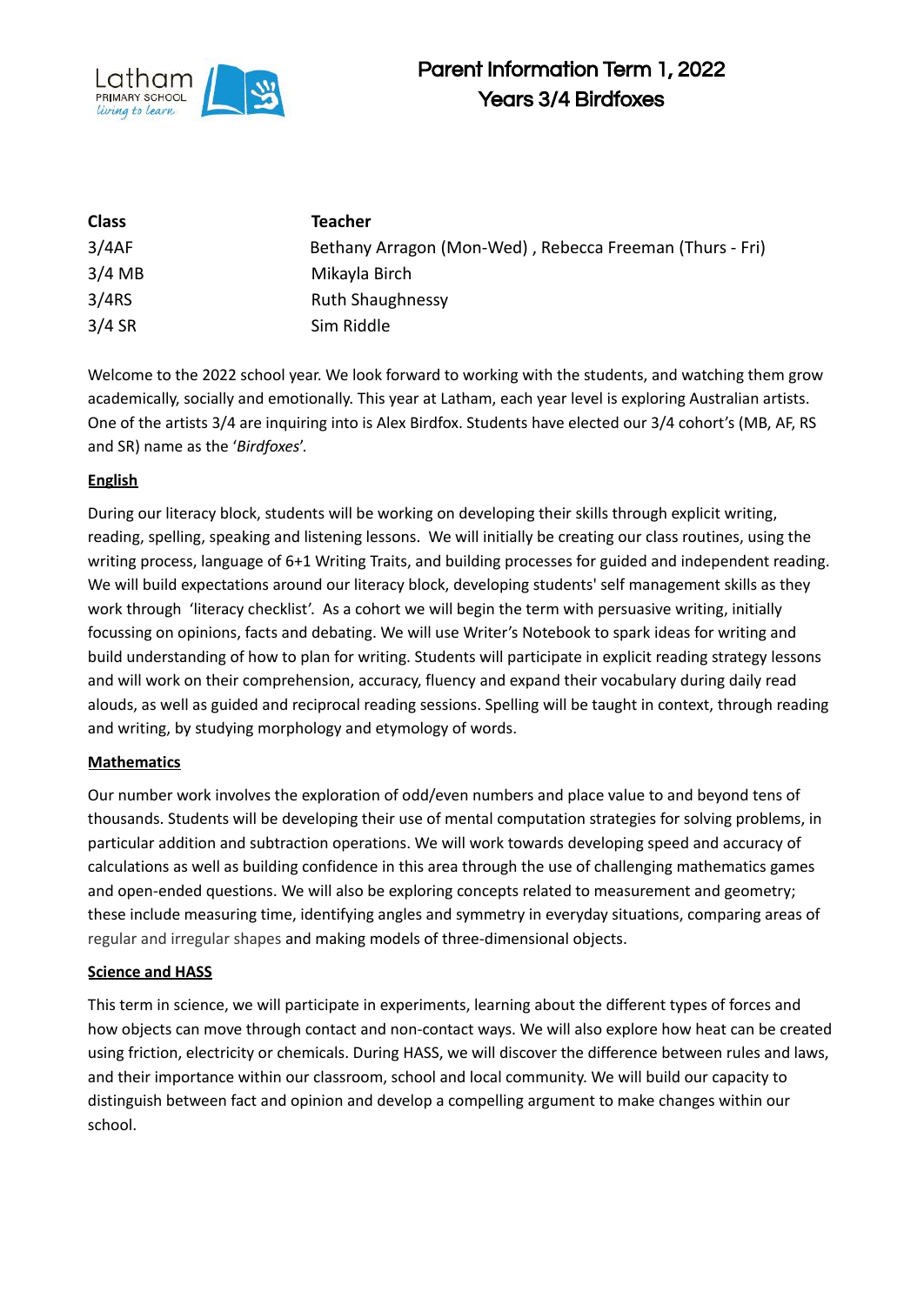

#### **Social and Emotional Program**

This term we will be exploring 'The Zones of Regulation' which will help us identify and regulate our emotions. In this unit students will recognise that emotions, feelings and mood affect behaviour and relationships. Students will investigate resources and strategies to manage emotions and use a common language to develop personal strategies.

## **ICT**

Students will have access to a range of devices over the course of the year. Students will be provided with their personal login details. Students will be working with the Google For Education suite along with a variety of other applications. Please keep an eye out for a note regarding permissions to these applications.

#### **Specialist Programs**

This year students will have Japanese with Louise, physical education with Syed and performing arts with Amanda. The days that each class has time with these teachers and library are as follows:

|                        | 3/4AF          | 3/4RS            | $3/4$ SR         | $3/4$ MB        |
|------------------------|----------------|------------------|------------------|-----------------|
| Japanese               | Wed 9:40-10:25 | Thur 12:00-12:45 | Thur 12:45-1:30  | Wed 9:00-9:40   |
| <b>Performing Arts</b> | Fri 9:40-10:25 | Tue 10:25-11:10  | Tue 9:40-10:25   | Fri 10:25-11:10 |
| <b>PE</b>              | Wed 9:00-9:40  | Thur 12:45-1:30  | Thur 12:00-12:45 | Wed 9:40-10:25  |
|                        |                |                  |                  | Fri 12-1 even   |

#### **Japanese ( Louise)**

Welcome to 2021 - the 'Year of the Cow' (丑年, Ushidoshi)! Year 3/4 will be starting the year by learning about some new year (お-しょがつ *o-shogatsu*) traditions and celebrations observed in Japan including the story of the Chinese/Japanese Zodiac. This year students will review and build a *jikoshoukai* じこしょうかい (self-introduction) to deliver to their peers, including a range of information including their name, age, year level, and information about their family and/or friends. They will work on both their communication of this information to others, as well as their understanding in listening to others and asking for information in conversation.

## **PE (Syed)**

Students will begin term 1 with the focus on extending their understanding and application of cricketing skills. Through regular drills and modified activities, they will continue to develop skills of batting, bowling, fielding and teamwork, which will lead to playing a game of cricket with standard rules. During the second half of the term, students will begin preparing for the annual cross-country carnival. It is requested that parents ensure that students are wearing appropriate footwear, have a Sun Smart hat and drink bottle for every P.E. session.

## **Performing Arts (Danielle)**

For the performing arts this term the students are learning about drama. The lessons will explore how the elements of drama (voice, movement, relationships, tension, time, and space) can be organised into dramatic performances involving improvisation and devised drama. The students will also be looking at how the dramatic and production elements are organised.